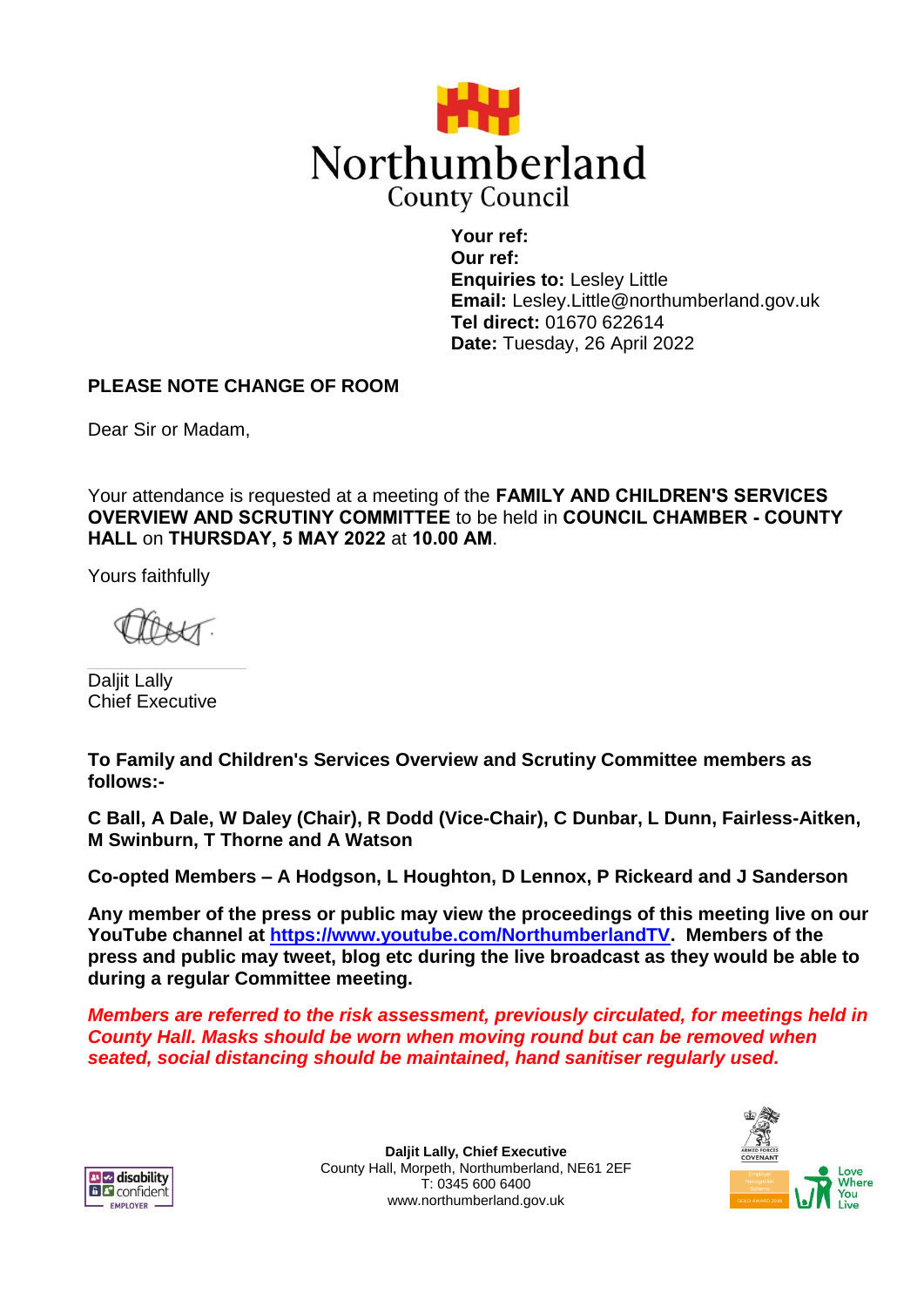## **AGENDA**

# **PART I**

It is expected that the matters included in this part of the agenda will be dealt with in public.

## **1. APOLOGIES FOR ABSENCE**

### **2. MINUTES**

The minutes of the Family and Children's Services Overview and Scrutiny Committee held on Thursday 7 April 2022, as circulated, to be agreed as a true record and signed by the Chair.

### **3. DISCLOSURE OF MEMBERS' INTERESTS**

Unless already entered in the Council's Register of Members' interests, members are required to disclose any personal interest (which includes any disclosable pecuniary interest) they may have in any of the items included on the agenda for the meeting in accordance with the Code of Conduct adopted by the Council on 4 July 2012, and are reminded that if they have any personal interests of a prejudicial nature (as defined under paragraph 17 of the Code Conduct) they must not participate in any discussion or vote on the matter and must leave the room. NB Any member needing clarification must contact the monitoring officer by email at [monitoringofficer@northumberland.gov.uk.](mailto:monitoringofficer@northumberland.gov.uk) Please refer to the guidance on disclosures at the rear of this agenda letter.

## **4. FORWARD PLAN OF KEY DECISIONS**

To note the latest Forward Plan of key decisions for May to August 2022. Any further changes made to the Forward Plan will be reported to the committee.

## **5. INFORMAL CONSULTATION ON SCHOOL ORGANISATION FOR THE COQUET PARTNERSHIP**

(Pages 7 - 20)

(Pages 1 - 6)

The Cabinet report sets out the findings of the meetings that have taken place with schools in the Coquet Partnership during the Spring Term 2022 to discuss the organisation of schools in the partnership, as requested by the first schools and in light of obtaining best value for capital funding for investment in schools in the partnership as allocated in the Council's Medium Term Plan. Cabinet is also asked to permit the initiation of informal consultation on proposals for individual schools with stakeholders in the area served by Coquet Partnership. Comments made by this Committee will be reported to Cabinet when they consider the item at the meeting on Tuesday 10 May 2022.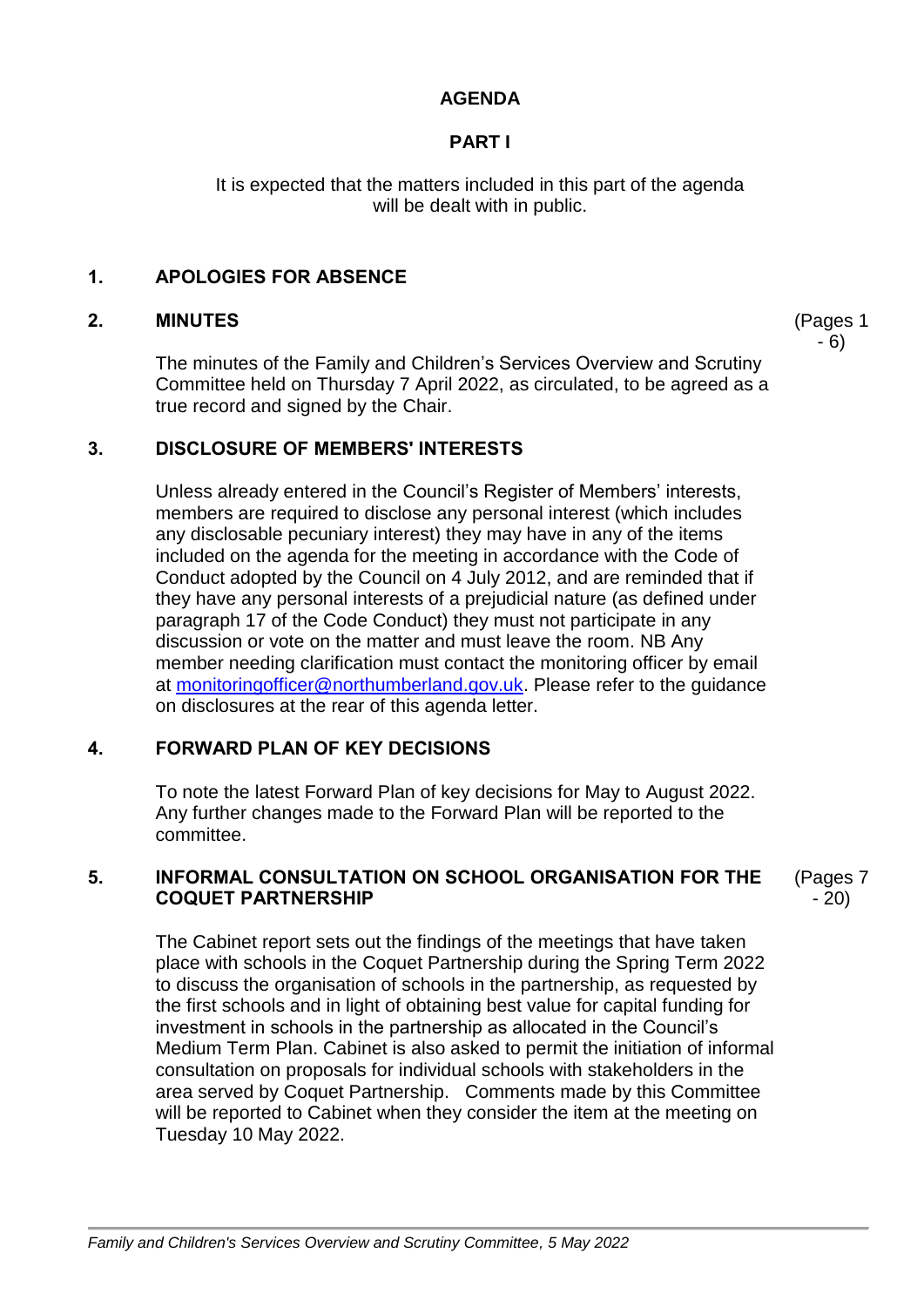## **6. UPDATE ON FUTURE ARRANGEMENTS FOR THE DELIVERY OF EARLY HELP LOCALITY SERVICES IN NORTHUMBERLAND**

(Pages 21 - 28)

Following on from last month's report in relation to the development of Family Hubs in Northumberland, this report advises the committee of the proposed delivery route for early help locality services 0-19 going forward and changes to the current commissioning arrangements.

#### **7. FAMILY AND CHILDREN'S SERVICES OVERVIEW AND SCRUTINY COMMITTEE WORK PROGRAMME AND MONITORING REPORT 2022/23** (Pages 29 - 36)

Members are asked to review and note the Family and Children's Services Overview and Scrutiny Committee Work Programme and Monitoring Report.

#### **8. URGENT BUSINESS**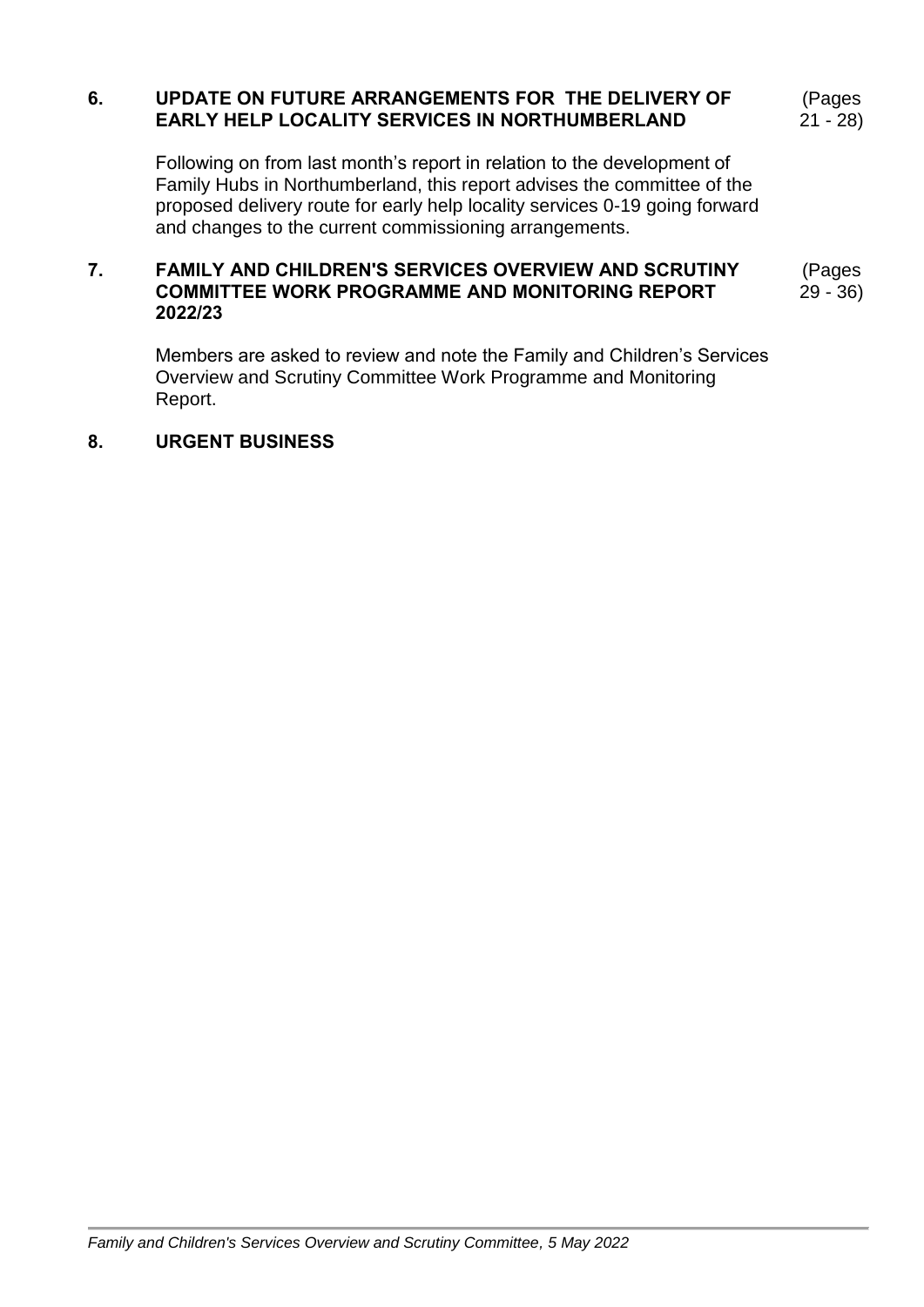## **IF YOU HAVE AN INTEREST AT THIS MEETING, PLEASE:**

- Declare it and give details of its nature before the matter is discussion or as soon as it becomes apparent to you.
- Complete this sheet and pass it to the Democratic Services Officer.

| Name (please print):                                                                                                                                                                                                   |
|------------------------------------------------------------------------------------------------------------------------------------------------------------------------------------------------------------------------|
| <b>Meeting:</b>                                                                                                                                                                                                        |
| Date:                                                                                                                                                                                                                  |
| Item to which your interest relates:                                                                                                                                                                                   |
| Nature of Registerable Personal Interest i.e either disclosable pecuniary interest (as<br>defined by Annex 2 to Code of Conduct or other interest (as defined by Annex 3 to Code<br>of Conduct) (please give details): |
| Nature of Non-registerable Personal Interest (please give details):                                                                                                                                                    |
| Are you intending to withdraw from the meeting?                                                                                                                                                                        |

**1. Registerable Personal Interests** – You may have a Registerable Personal Interest if the issue being discussed in the meeting:

a) relates to any Disclosable Pecuniary Interest (as defined by Annex 1 to the Code of Conduct); or